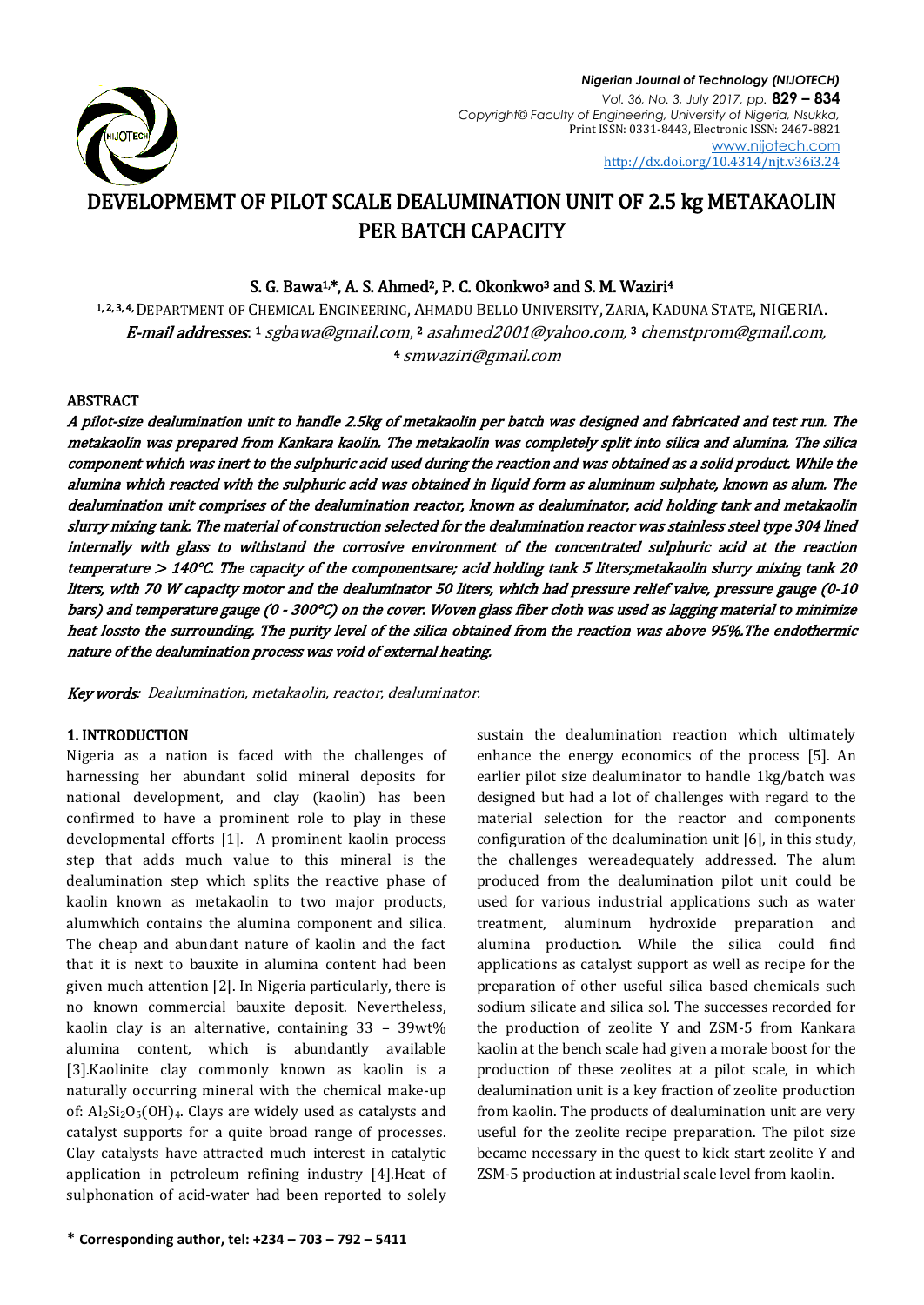# 2. EXPERIMENTAL PROCEDURE

# 2.1 Design

Basic and rational engineering principles, calculation and intuition which resulted to series of equations were used for the design. Basis of 2.5kg metakaolin per batch was used, the average percentage of the alumina content in the metakaolin was the determining factor for the reactor size from the equations generated. The dealumination unit comprises of;

- i. Dealumination reactor (dealuminator)
- ii. Metakaolin slurry mixing tank, and
- iii. Acid holding tank

#### 2.1.1 Dealumination Reactor (Dealuminator):

Batch reactor model was chosen for the design of the dealuminator. Average alumina content from several Xray Fluorescence (XRF) analysis =  $40\%$ . The basic dealumination equation and the material balance are shown in Equation (1) and Table 1 respectively. While the flow of materials into and out of the dealuminator is shown in Figure 1.

Volume of Dealumination Reactor

Average density

$$
\bar{\rho}_{reactants} = \frac{\sum_{i=1}^{3} \rho_i X_i}{\sum_{i=1}^{3} X_i} = \frac{1.315}{1} = 1.315 \tag{2}
$$

Volume of dealuminator

$$
V_{d*} = \frac{M_T}{\rho_{reactants}} = \frac{31340}{1.315} = 23832.70 \text{ cm}^3 \tag{3}
$$

In order to avoid much pressure build up in the system, since the dealuminator is not being designed as a pressurized vessel and to also accommodate water vapour that will be generated at the initial stage of the reaction, which will occupy much space (basic properties of gases), a safety factor of 25% was chosen. The actual volume

$$
V_d = 1.25 \times 23832.70 = 29791 \, \text{cm}^3
$$

The volume of the dealuminator  $(V_d)$  was approximately: 30000 cm<sup>3</sup>

$$
Al_2Si_2O_{7(s)} + 3H_2SO_{4(l)} \rightarrow Al_2(SO_{4})_{3(l)}.3H_2O + 2SiO_{2(s)}
$$
 (1)  
Metakaolin Sulphuric acid Alum Silica

|                                   | Stream 1              | Stream 2 | Stream 3            | Stream 4      | Stream 5    |
|-----------------------------------|-----------------------|----------|---------------------|---------------|-------------|
|                                   | Metakaolin slurry (g) | Acid(g)  | Quenching water (g) | Residue $(g)$ | Alum $(g)$  |
| Al <sub>2</sub> O <sub>3</sub>    | 1000                  | 0        | $^{(1)}$            | 20            | 0           |
| SiO <sub>2</sub>                  | 1300                  | 0        | $\theta$            | 1287          | 13          |
| H <sub>2</sub> O                  | 4656                  | 147.4    | 16645.86            | 4289.852      | 17159.408   |
| H <sub>2</sub> SO <sub>4</sub>    | 0                     | 7150.374 | $\theta$            | 357.5187      | 3932.7057   |
| Al(SO <sub>4</sub> ) <sub>3</sub> | $\Omega$              | 0        | $\Omega$            | 0             | 3840.1496   |
| Impurities                        | 200                   | 72.226   | 168.14              | 8.80732       | 431.55868   |
| Sub-Total                         | 7156                  | 7370     | 16814               | 5963.17802    | 25376.82198 |
| Total                             |                       |          |                     |               |             |
|                                   |                       | 31340    |                     |               | 31340       |

Table 1: Material balance around the dealumination reactor



Figure 1: Material balance around the dealuminator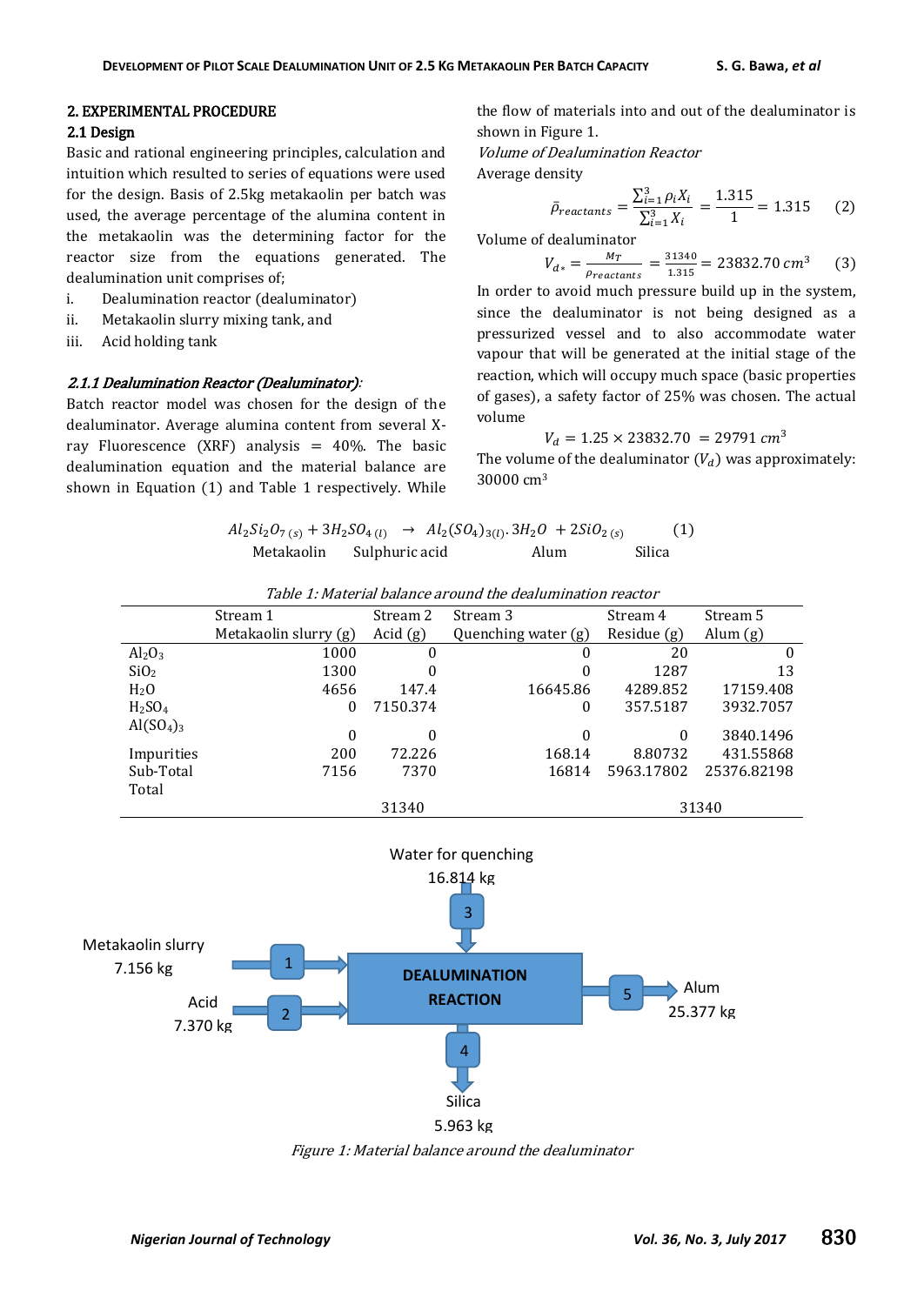The height  $(H_d)$  to diameter  $(D_d)$  ratio was taken as 2, which is in agreement with literature [7]  $H_d$ : 53.46 cm  $D_d$ : 26.73 cm

#### Time of dealumination reaction

Consideration of reaction kinetics developed for dealumination reaction [1],

$$
-r_{Al} = 131.6e^{\frac{-3837.8}{T}}C_{Ac0}
$$
 (4)

The rate of dealumination was a first order reaction with respect to the leached alumina component, Evaluating the time of reaction for 95% conversion, the batch reactor performance equation was used:

$$
t = N_{A0} \int_0^{X_A} \frac{dX_A}{(-r_{A1})V}
$$
 (5)

$$
t = \frac{N_{A0}}{V} \int_{0}^{X_A} \frac{dX_A}{(-r_{Al})}
$$
 (6)

$$
t = C_{Al0} \int_0^{X_A} \frac{dX_A}{(-r_{Al})} \tag{7}
$$

-rA: Rate of dealumination (g alumina/g metakaolin) (min) $-1$ ; C<sub>Al</sub>: Concentration of alumina left in the raffinate (g alumina/g metakaolin);  $C_{Ac0}$ : Acid (mol/dm<sup>3</sup>) = 9.066; T: Reaction temperature  $(K) = 373$ ; Assuming conversion of 95%; The pre-exponential factor is 131.6 dm3/(mol min);

In terms of conversion the rate of dealumination is expressed as:

$$
-r_{Al} = 131.6e^{\frac{-3837.8}{T}}C_{Aco}C_{Al0}(1 - X_{Al})
$$
 (8)

$$
t = C_{Al0} \int_0^{X_A} \frac{dX_A}{131.6e^{-\frac{3837.8}{T}} C_{Ac0} C_{Al0} (1 - X_{Al})}
$$
(9)

$$
t = \frac{C_{Al0}}{131.6e^{\frac{-3837.8}{T}}C_{Ac0}C_{Al0}} \int_{0}^{X_A} \frac{dX_A}{(1 - X_{Al})} \tag{10}
$$

$$
t = 14.573 \int_0^{0.95} \frac{dX_A}{(1 - X_{Al})}
$$

$$
t = 14.573 \times (-\ln(0.05))
$$

$$
t = 43.66 \text{ mins}
$$

#### Determination of insulating material thickness

Glass-wool was chosen as the insulating material, its thickness round the reactor to minimize heat loss to the surrounding was evaluated as follow: Required design model:

$$
q' = \frac{m_{total}Cp_{av}\Delta T}{t}
$$
 (11)

 $m_{total}$  : total mass of the reacting system; $Cp_{av}$ : avearage specific heat capacity;

 $\Delta T$ : temparature difference; Ti is the initial temperature of the reacting system during dealumination;  $T_f$  is the final temperature of the reacting system just before quenching; t is the time for the dealumination reaction,  $t = 43.33$  minutes:

$$
q' = \frac{14.526 \times 4200 \times 2}{43.66 \times 60} = 46.58 W
$$
  

$$
q' = \frac{2\pi L\Delta T_{overall}}{\ln\left(\frac{r_2}{r_1}\right)} \ln\left(\frac{r_3}{r_2}\right)}{\frac{\ln\left(\frac{r_2}{r_1}\right)}{k_s} + \frac{\ln\left(\frac{r_3}{r_2}\right)}{k_w} + \frac{\ln\left(\frac{r_4}{r_3}\right)}{k_a}}
$$
(12)

Where  $q' =$  energy flow per unit time;  $k_a=$  thermal conductivity of material a;  $L =$  height of the cylinder;  $r_1$  is the inner radius of the stainless steel;  $r_2$  is the inner radius of the glass wool;  $r_3$  is the inner radius of the aluminum casing;  $r_4$  is the outer radius of the aluminum casing, Ks =  $16.0958W/mK$ ; Kw = 0.0415W/mK; Ka = 273W/mK;  $r_1 = 0.135$  m;  $r_2 = 0.137$  m;  $r_3 =$  $(0.137 + d_{aw}) m;$ 

 $d_{aw}$  = Thickness of the glass wool (lagging thickness);  $r_4 = (13.9 + d_{gw})$ cm =  $(0.139 + d_{gw})$ m;  $\Delta T \approx 393$  –  $303 = 90 K$ 

$$
L=53.5\;cm\approx 0.535\;m
$$

$$
q' = \frac{2\pi (0.535)(90)}{\ln\left(\frac{0.137}{0.135}\right)} + \frac{\ln\left(\frac{0.137 + t_{gw}}{0.137}\right)}{16.0958} + \frac{\ln\left(\frac{0.137 + t_{gw}}{0.137}\right)}{0.0415} + \frac{\ln\left(\frac{0.139 + t_{gw}}{0.137 + t_{gw}}\right)}{273}
$$
\n
$$
46.58 = \frac{302.5746}{0.0000914 + \frac{\ln\left(\frac{0.137 + t_{gw}}{0.137}\right)}{0.0415} + \frac{\ln\left(\frac{0.139 + t_{gw}}{0.137 + t_{gw}}\right)}{273}
$$
\n
$$
24.096 \ln\left(\frac{0.137 + t_{gw}}{0.137}\right) + 0.003663 \ln\left(\frac{0.139 + t_{gw}}{0.137 + t_{gw}}\right) = 6.4957
$$
\n
$$
t_{gw} = 0.042389 \, m = 4.24 \, cm
$$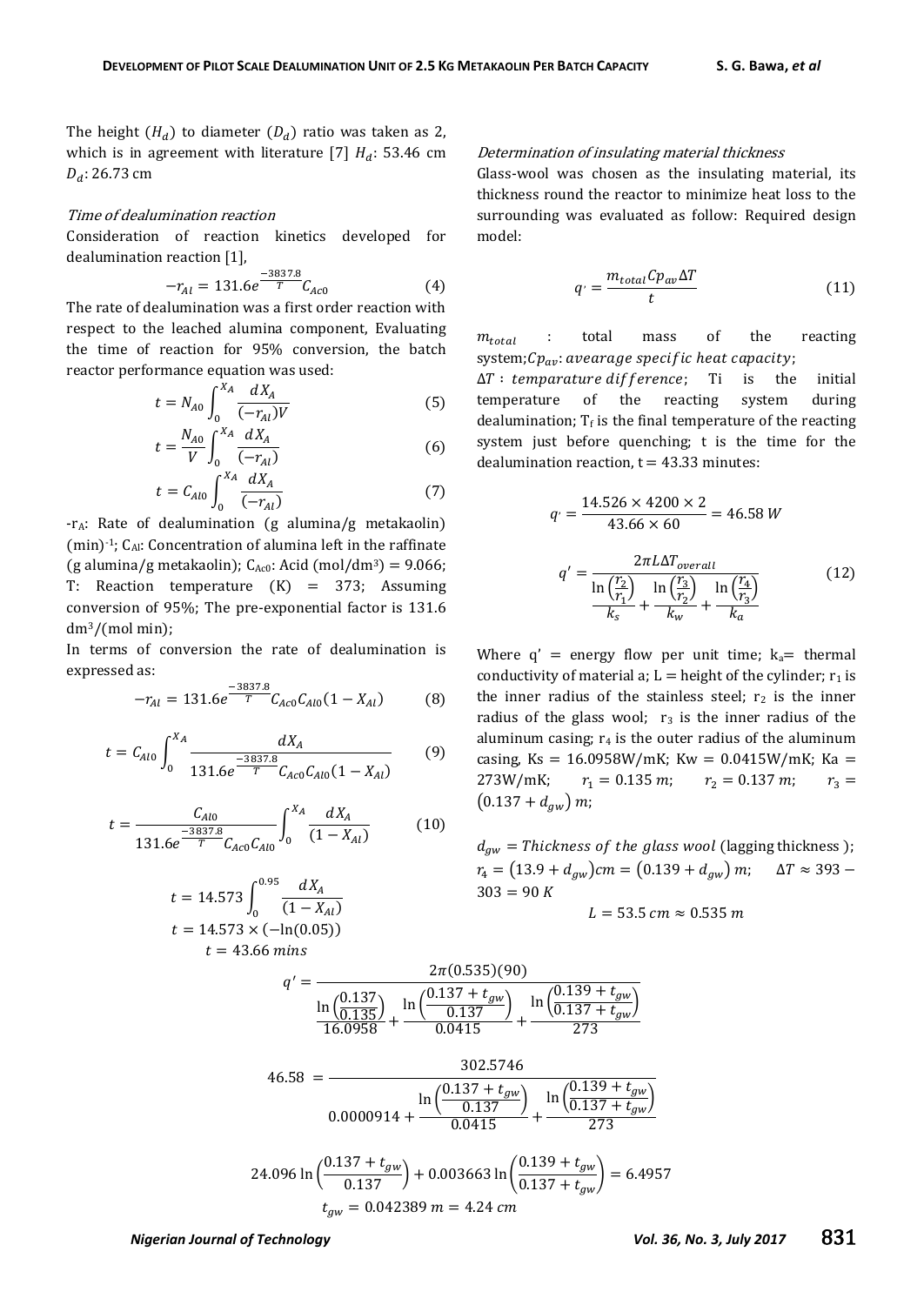## 2.1.2 Metakaolin Slurry Tank

The metakaolin slurry tank was the chamber where the metakaolin was mixed with water before being channeled into the dealuminator. The quantity of materials in the mixing tank is presented in Table 2.

|  |  | Table 2: Parameters for metakaolin slurry components |  |  |  |  |  |  |  |  |
|--|--|------------------------------------------------------|--|--|--|--|--|--|--|--|
|--|--|------------------------------------------------------|--|--|--|--|--|--|--|--|

| Reactants<br>Volume<br>$\text{(cm}^3\text{)}$ |      | Mass<br>Density<br>(q/cm <sup>3</sup> )<br>(kg) |       | Fractional<br>composition | $\rho_i X_i$<br>q/cm <sup>3</sup> |
|-----------------------------------------------|------|-------------------------------------------------|-------|---------------------------|-----------------------------------|
|                                               | (V)  | Di                                              |       | $X_i$                     |                                   |
| Water                                         | 4656 | 1.00                                            | 4.656 | 0.65                      | 0.650                             |
| Metakaolin                                    | 1000 | 2.50                                            | 2.500 | 0.35                      | 0.875                             |
|                                               |      |                                                 | 7.156 |                           | 1.525                             |

$$
\rho_{slurry} = \frac{\sum_{i=1}^{n} \rho_i X_i}{\sum_{i=1}^{n} X_i} = \frac{1.525}{1} = 1.525 \ g/cm^3
$$

Where  $\rho_i$  = density of component I;  $X_i$  = mass fraction of component i

$$
V_{mT} = 4692.459 \, \text{cm}^3
$$
\n
$$
V_{AcmT} = 1.25 \, V_{mT}
$$

Actual required volume  $(V_{AcmT})$  was $V_{AcmT}$  = 5865.574  $cm<sup>3</sup>$ 

The slurry tank was also used as the channel through which the water for quenching was introduced into the dealumination reactor (dealuminator) at the end of the reaction. Volume of water for reaction quenching was calculated as: 16814 cm3, the total volume required for the metakaolin slurry tank was taken as: $V_{A}^*$  $20.000 cm<sup>3</sup>$ 

Power requirement of the motor for metakaolin slurry mixing

$$
N_P = f(Re, Fr)
$$
\n(13)

Where: $N_p = Power$  number

 $Re = Reynolds number$   $Re = Froude number$ Equation 13 then becomes:

$$
\frac{P}{\rho N^3 D_T^5} = f\left(\frac{\rho N D_T^2}{\mu}, \frac{N^2 D_T}{g}\right) \tag{14}
$$

For un-baffled tanks, at higher Reynolds number, a vortex f and the Froude number has a significant effect on the power number[8]. The general equation is then modified

$$
P = N_p \rho N^3 D_I^5 \tag{15}
$$

 $P = 1.446 \times 1525 \times (6.5)^3 \times (0.1542)^5$ 

To compensate for transmission losses, frictional losses in the gear box and reduced efficiency of the electric motor, a safety factor of 25% was selected.

$$
P_{act} = 1.25 \times P_{min}
$$
  

$$
P_{act} = 1.25 \times 52.80
$$
  

$$
P_{act} = 66 W
$$

# 2.1.3 Acid holding tank

The tank is where the acid is kept before releasing it into the reactor for initiating the reaction when it come in contact with the homogenous metakaolin slurry.

Amount of acid needed per batch  $= 4.027$  cm<sup>3</sup>

Allowing 20% free board space, the actual volume of acid tank  $(V_{AT})$  required is:

 $V_{AT} = 1.2 \times 4027 = 4.832.40 \text{ cm}^3$ 

Considering cylindrical shape, with height diameter ration of 2, considering  $5,000 \text{ cm}^3$  as the volume of acid tank:The diagrammatic representation and projection drawings of the dealumination unit are shown in Figure 2.

### 2.2 Material selection

The reactor for the dealumination was made of stainless steel type 304 which withstands mild acidic environment. Because of the elevated temperature of the dealumination reaction, the inner chamber of the reactor was lined with glass. The lining helped in avoiding direct contact of the reacting species and the stainless steel part of the reactor. Both the acid tank and the metakaolin slurry mixing tank were made of plastics, which were cheaper and would not be attack by the reactants involved and were at room temperature.

But for the acid tank the appropriate type of plastic material to be use is polyethylene, rather than the material used in this work which was improvised.The piping and fittings were largely made of plastics where the temperature was not very high. A small fraction of the fittings were made of stainless steel material, especially parts that would experience high temperature.

#### 2.3 Fabrication and assembling

The fabrication of the dealumination unit was done after the completion of the design and the selection of the appropriate materials for various components of the unit. It was assembled after fabrication. The instrumentation attached to the reactor include pressure gauge, pressure relief valve and temperature read-out.

## 2.4 Test running

The materials used for the reaction in other to test run the dealumination unit include:

- 1. Concentrated sulphuric acid, 98wt%
- 2. Metakaolin, prepared from Kankara kaolin
- 3. Distilled water

The calculated amount of the sulphuric acid needed for the reaction of 2.5kg of metakaolin was poured into the acid holding tank. The required amount of distilled water was poured into the metakaolin slurry tank.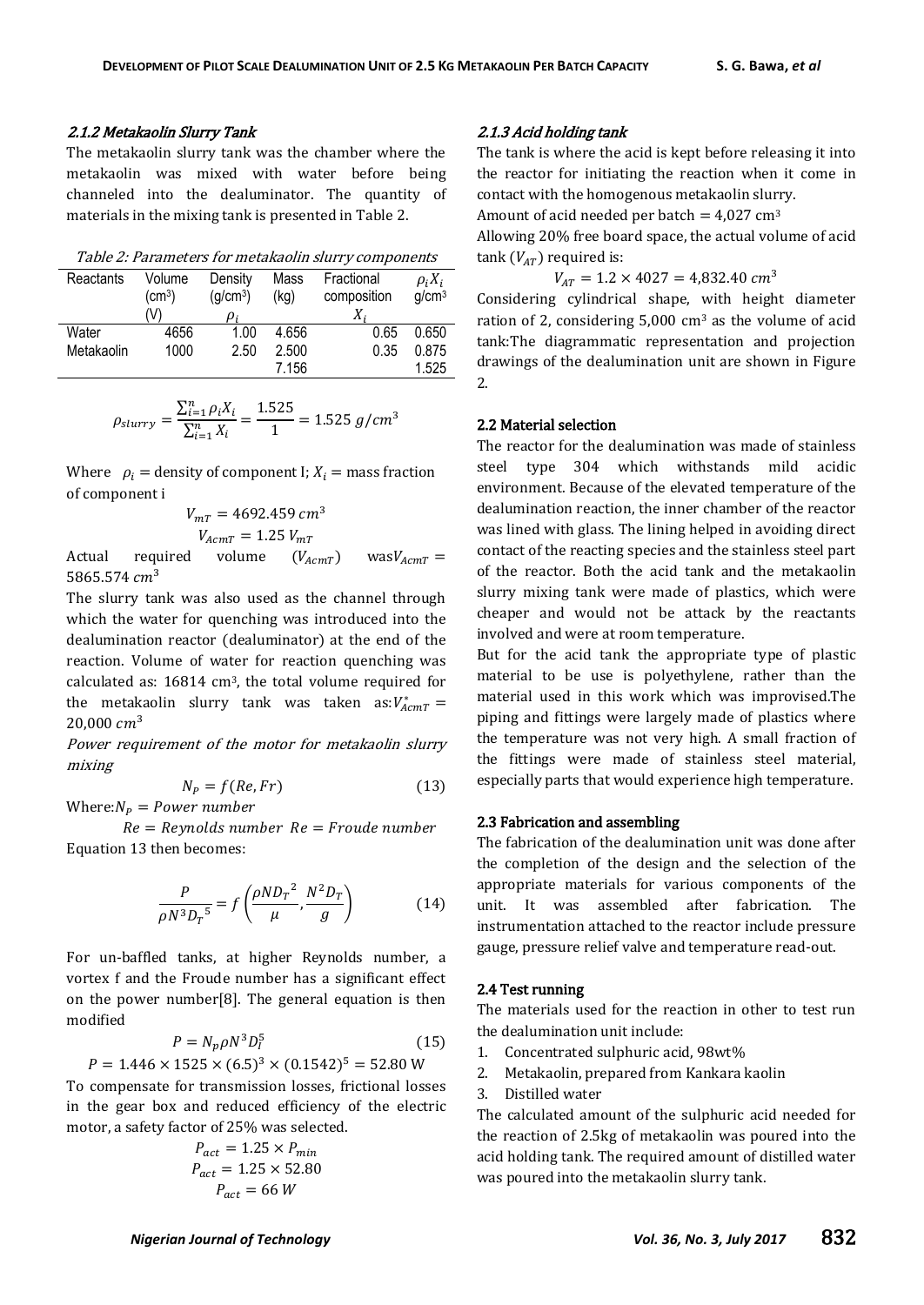

Figure 2: Diagrammatic representation of the dealumination unit of the pilot plant

The motor was switched on after which the metakaolin slurry was emptied into the mixing tank. After homogeneity was attained in the slurry mixing tank, the metakaolin slurry (35% solid) was emptied into the dealumination reactor. The acid was then channeled into the dealumination reactor, in a controlled manner. The reaction began immediately and after20 minutes the reaction was quenched by the addition of distilled water. The added water lowered the concentration of the acidic condition of the reaction from 60wt.% to 30wt.%. The alum, which contained the leached alumina from the metakaolin and silica, which was inert to the acid were collected at the side and bottom outlets of the reactor respectively. The silica was washed to get rid of the excess acid on it and dried before being characterized.

# 3. RESULTS AND DISCUSSION

The design specifications of the components of the dealumination unit which was comprised of the reactor, acid holding tank and metakaolin slurring mixing tank are presented in Table 3.

| Table 3: Design specifications |  |  |  |  |  |  |  |  |
|--------------------------------|--|--|--|--|--|--|--|--|
|--------------------------------|--|--|--|--|--|--|--|--|

| S/No.           | Design parameters                | Specifications           |
|-----------------|----------------------------------|--------------------------|
| 1.              | Volume of reactor, VR            | 50 liters                |
| 2.              | Height of reactor, H             | 60 cm                    |
| 3.              | Internal diameter of reactor     | 30 cm                    |
| 4.              | <b>Thickness</b>                 | 2 mm                     |
| 5.              | Volume of acid holding tank      | 5 liters                 |
| 6.              | Volume of metakaolin mixing tank | 10 liters                |
| 7.              | Speed of impeller, N             | 390 RPM                  |
| 8.              | Density of metakaolin slurry     | $1.51$ g/cm <sup>3</sup> |
| 9.              | Viscosity of metakaolin slurry   | 1.73 x 10-2Pa.S          |
| 10 <sub>1</sub> | Reynolds number of impeller, NRe | 4983                     |
| 11.             | Power requirement                | 70 W                     |
| 12.             | Insulating material              | Fiber glass              |
| 13.             | Thickness of insulating material | $14 \text{ mm}$          |
| 14.             | Thickness of glass lining        | 4 mm                     |
| 15.             | Rate of heat loss                | 21.5 W                   |

The assembled unit is as shown in Plate 1.



Plate 1: Dealumination unit

Table 4: Chemical composition of metakaolin and

| <i>dealumination product</i> |                  |           |                                    |                                |      |        |  |  |
|------------------------------|------------------|-----------|------------------------------------|--------------------------------|------|--------|--|--|
| Oxides                       | SiO <sub>2</sub> | $Al_2O_3$ | Na <sub>2</sub> O/K <sub>2</sub> O | Fe <sub>2</sub> O <sub>3</sub> | CaO  | MqO    |  |  |
| Metakaolin                   | 59.52            | 36.55     | 1.06                               | 0.94                           | 0.53 | 0.18   |  |  |
| Silica (Lab.<br>Scale)       | 93.54            | 1.88      | 2.64                               | 0.12                           | 0.24 | 0.28   |  |  |
| Silica (Run 1)               | 86.15            | 2.60      | 5.15                               | 0.71                           | 0.50 | 0.48   |  |  |
| Silica (Run 2)               | 96.5             | ND*       | 1.20                               | 0.23                           | 0.18 | $ND^*$ |  |  |

The metakaolin had two major components namely, alumina and silica, which accounted for 96.07% (Table 2) of the metakaolin. The molar ratio of silica to alumina was found to be 2.4, the value was above 2, which is reported in literature [9], owing to the fact that the 59.52% of silica was for both the structural and free silica in the metakaolin. The first run (before lining with glass) of dealumination reactor gave 86.15% of silica, at that initial stage leaching of the surface of the inner part of the reactor being stainless steel type 304 occurred. Part of the energy that supposed to be used for the dealumination process was used-up on leaching of the iron content of the stainless steel. At the second run, the percentage of silica obtained was 96.5% which was